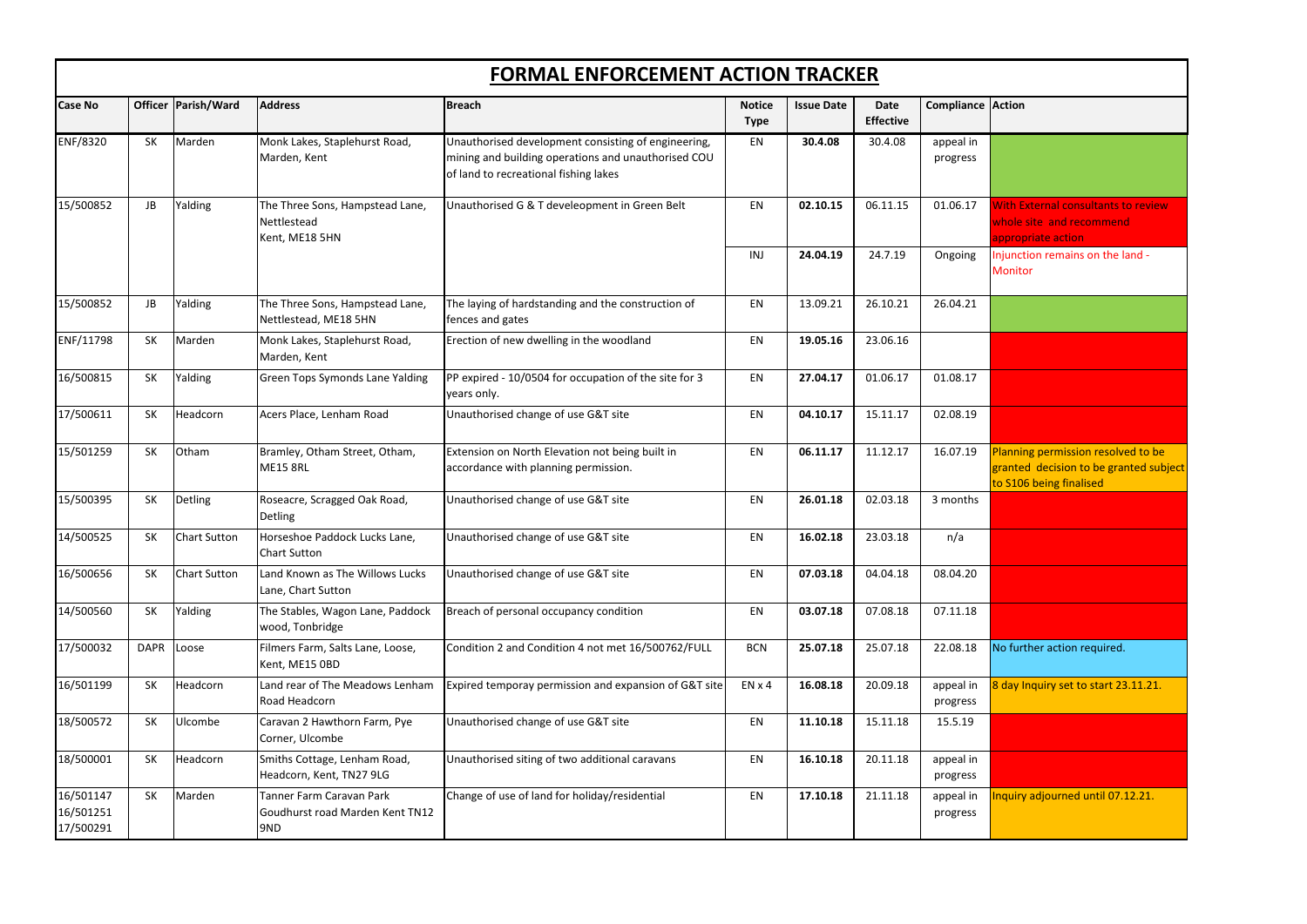| <b>Case No</b> |           | Officer   Parish/Ward | <b>Address</b>                                             | Breach                                                                                                                                        | <b>Notice</b><br><b>Type</b> | <b>Issue Date</b> | <b>Date</b><br><b>Effective</b> | <b>Compliance Action</b> |                                                      |
|----------------|-----------|-----------------------|------------------------------------------------------------|-----------------------------------------------------------------------------------------------------------------------------------------------|------------------------------|-------------------|---------------------------------|--------------------------|------------------------------------------------------|
| 19/500384      | <b>SK</b> | Ulclombe              | Land to the rear of Neverend Farm,<br>Ulcombe              | Unauthorised change of use G&T site.                                                                                                          | INJ                          | 21.05.19          | 21.5.19                         | Ongoing                  | Injunction remains on the land -<br><b>Monitor</b>   |
|                |           |                       |                                                            |                                                                                                                                               | <b>TSN</b>                   | 07.05.19          | 07.05.19                        | 21.05.19                 | 3 day Hearing set to start 12.10.21.                 |
|                |           |                       |                                                            |                                                                                                                                               | EN                           | 27.11.19          | 08.01.20                        | appeal in<br>progress    |                                                      |
| 19/500346      | <b>SK</b> | <b>Fant Ward</b>      | Lane Maidstone Kent                                        | Plot 12 Riverside Area Off Unicumes Unauthorised change of use to a leisure use including<br>the erection of various structures and moorings. | EN                           | 20.06.19          | 25.07.19                        | appeal in<br>progress    |                                                      |
| 19/500347      | <b>SK</b> | <b>Fant Ward</b>      | Plot 13 Riverside Area Off Unicumes<br>Lane Maidstone Kent | Unauthorised change of use to a leisure use including<br>the erection of various structures and moorings.                                     | EN                           | 20.06.19          | 25.07.19                        | appeal in<br>progress    |                                                      |
| 19/500350      | <b>SK</b> | <b>Fant Ward</b>      | Plot 15 Riverside Area Off Unicumes<br>Lane Maidstone Kent | Unauthorised change of use to a leisure use including<br>the erection of various structures and moorings.                                     | EN                           | 20.06.19          | 25.07.19                        | appeal in<br>progress    |                                                      |
| 19/500351      | <b>SK</b> | Fant Ward             | Plot 16 Riverside Area Off Unicumes<br>Lane Maidstone Kent | Unauthorised change of use to a leisure use including<br>the erection of various structures and moorings.                                     | EN                           | 20.06.19          | 25.07.19                        | appeal in<br>progress    |                                                      |
| 19/500352      | <b>SK</b> | <b>Fant Ward</b>      | Plot 17 Riverside Area Off Unicumes<br>Lane Maidstone Kent | Unauthorised change of use to a leisure use including<br>the erection of various structures and moorings.                                     | EN                           | 20.06.19          | 25.07.19                        | appeal in<br>progress    |                                                      |
| 19/500354      | <b>SK</b> | <b>Fant Ward</b>      | Plot 19 Riverside Area Off Unicumes<br>Lane Maidstone Kent | Unauthorised change of use to a leisure use including<br>the erection of various structures and moorings.                                     | EN                           | 20.06.19          | 25.07.19                        | appeal in<br>progress    |                                                      |
| 19/500356      | <b>SK</b> | <b>Fant Ward</b>      | Plot 20 Riverside Area Off Unicumes<br>Lane Maidstone Kent | Unauthorised change of use to a leisure use including<br>the erection of various structures and moorings.                                     | EN                           | 20.06.19          | 25.07.19                        | appeal in<br>progress    |                                                      |
| 19/500357      | SK        | <b>Fant Ward</b>      | Lane Maidstone Kent                                        | Plot 21 Riverside Area Off Unicumes Unauthorised change of use to a leisure use including<br>the erection of various structures and moorings. | EN                           | 20.06.19          | 25.07.19                        | 1 month                  | hold in abeyance re outcome of the<br>other appeals. |
| 19/500361      | <b>SK</b> | <b>Fant Ward</b>      | Lane Maidstone Kent                                        | Plot 24 Riverside Area Off Unicumes Unauthorised change of use to a leisure use including<br>the erection of various structures and moorings. | EN                           | 20.06.19          | 25.07.19                        | appeal in<br>progress    |                                                      |
| 19/500366      | <b>SK</b> | Fant Ward             | Plot 26 Riverside Area Off Unicumes<br>Lane Maidstone Kent | Unauthorised change of use to a leisure use including<br>the erection of various structures and moorings.                                     | EN                           | 20.06.19          | 25.07.19                        | appeal in<br>progress    |                                                      |
| 19/500367      | <b>SK</b> | <b>Fant Ward</b>      | Plot 27 Riverside Area Off Unicumes<br>Lane Maidstone Kent | Unauthorised change of use to a leisure use including<br>the erection of various structures and moorings.                                     | EN                           | 20.06.19          | 25.07.19                        | appeal in<br>progress    |                                                      |
| 19/500369      | <b>SK</b> | Fant Ward             | Plot 28 Riverside Area Off Unicumes<br>Lane Maidstone Kent | Unauthorised change of use to a leisure use including<br>the erection of various structures and moorings.                                     | EN                           | 20.06.19          | 25.07.19                        | appeal in<br>progress    |                                                      |
| 19/500370      | SK        | <b>Fant Ward</b>      | Plot 29 Riverside Area Off Unicumes<br>Lane Maidstone Kent | Unauthorised change of use to a leisure use including<br>the erection of various structures and moorings.                                     | EN                           | 20.06.19          | 25.07.19                        | appeal in<br>progress    |                                                      |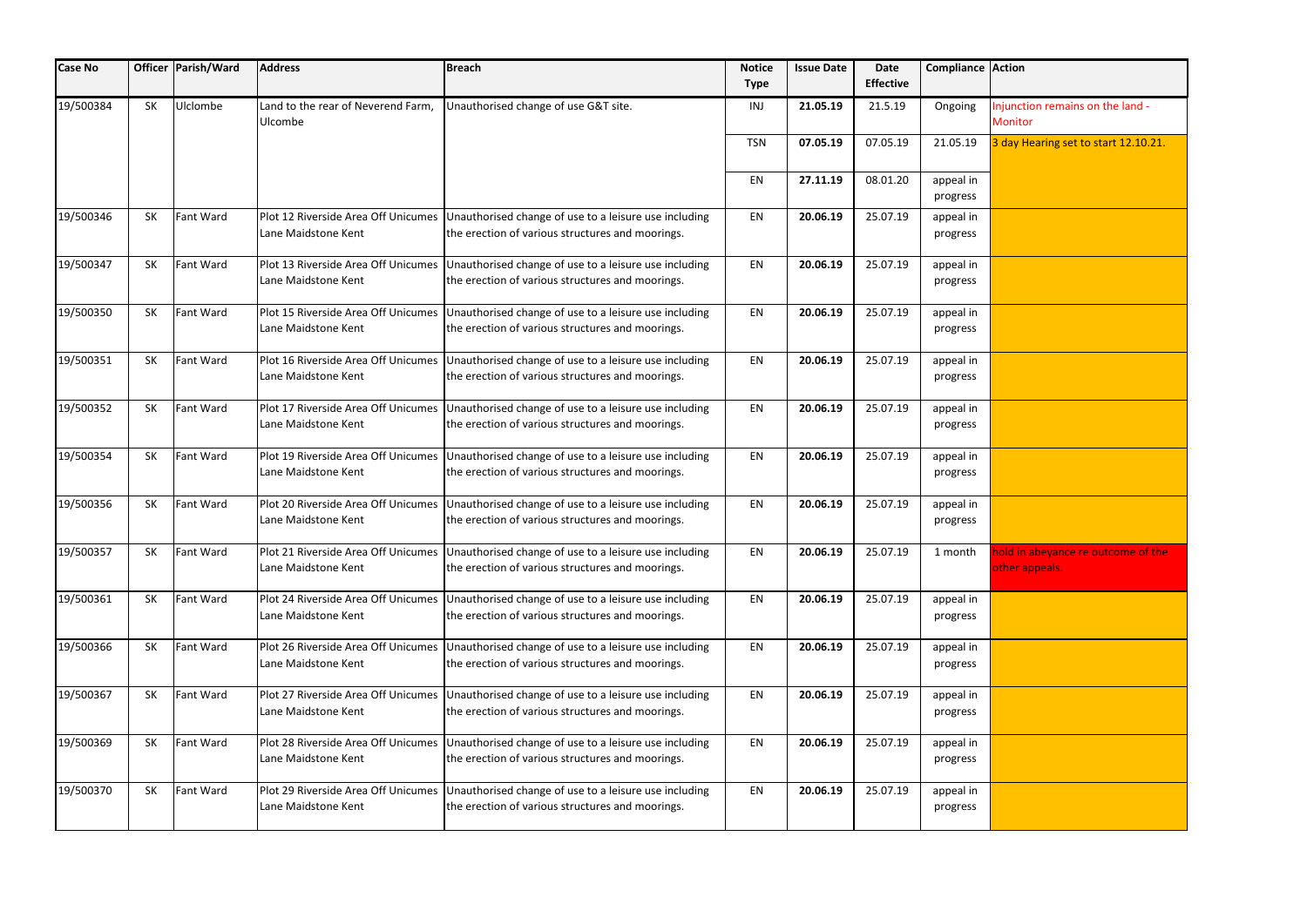| <b>Case No</b> |             | Officer   Parish/Ward | <b>Address</b>                                                                                    | <b>Breach</b>                                                                                                                                                                      | <b>Notice</b><br><b>Type</b> | <b>Issue Date</b> | Date<br><b>Effective</b> | Compliance Action     |                                                       |
|----------------|-------------|-----------------------|---------------------------------------------------------------------------------------------------|------------------------------------------------------------------------------------------------------------------------------------------------------------------------------------|------------------------------|-------------------|--------------------------|-----------------------|-------------------------------------------------------|
| 19/500371      | <b>SK</b>   | <b>Fant Ward</b>      | Plot 30 Riverside Area Off Unicumes<br>Lane Maidstone Kent                                        | Unauthorised change of use to a leisure use including<br>the erection of various structures and moorings.                                                                          | EN                           | 20.06.19          | 25.07.19                 | appeal in<br>progress |                                                       |
| 18/500234      | <b>SK</b>   | Coxheath &<br>Hunton  | Riverside Hse, West Street, Hunton                                                                | Unauthorised raised platform                                                                                                                                                       | EN                           | 28.08.19          | 13.11.21                 | 2 months              |                                                       |
| 19/500330      | <b>SK</b>   | Harrietsham           | Chestfields, Marley Road,<br>Harrietsham                                                          | Unauthorised change of use G&T site                                                                                                                                                | EN                           | 17.09.19          | 18.10.19                 | appeal in<br>progress |                                                       |
| 16/500477      | <b>SK</b>   | <b>Boxley</b>         | Cosington Farm North, Bell Lane<br><b>Boxley</b>                                                  | Unauthorised building                                                                                                                                                              | EN                           | 19.02.20          | 24.03.20                 | 28.03.21              |                                                       |
| 19/500452      | <b>SK</b>   | Coxheath              | S&B car & van hire, Forstal Farm,<br>Forstal Lane, East Farleigh                                  | Change of use of the land to car & van hire                                                                                                                                        | EN                           | 01.06.20          | 07.07.20                 | appeal in<br>progress |                                                       |
| 16/500364      | SK          | <b>West Farleigh</b>  | River Barn (formerly the Hay Barn)<br>Tutsham Farm, West Farleigh                                 | erection of new dwelling in the countryside                                                                                                                                        | EN                           | 16.06.20          | 21.07.20                 | 21.06.21              | <b>Plannning Decision issued Notice</b><br>Overridden |
| 19/500073      | <b>DAPR</b> | Bearsted              | Lested Farm, Plough Wents Road,<br><b>Chart Sutton ME17 3SA</b>                                   | Breach of Conditions re an Anaerobic digester                                                                                                                                      | <b>BCN</b>                   | 20.10.20          | 20.10.20                 | 14.12.20              |                                                       |
| 19/500469      | <b>SK</b>   | East Farleigh         | Land at Benover Paddocks, Benover<br>Road, Yalding, Kent, ME18 6AZ                                | Unauthorised building                                                                                                                                                              | SN                           | 06.12.20          | 06.11.20                 | 06.11.2020            | Site being monitored                                  |
| 19/500469      | <b>SK</b>   | East Farleigh         | Land at Benover Paddocks, Benover<br>Road, Yalding, Kent, ME18 6AZ                                | Unauthorised change of use G&T site                                                                                                                                                | EN                           | 06.12.20          | 11.12.20                 | appeal in<br>progress | Hearing set 18.01.21.                                 |
| 20/500334      | <b>SK</b>   | East Farleigh         | Land at Benover Paddocks, Benover<br>Road, Yalding, Kent, ME18 6AZ                                | Unauthorised change of use G&T site                                                                                                                                                | EN                           | 06.12.20          | 11.12.20                 | appeal in<br>progress | Hearing set 18.01.21.                                 |
| 18/500016      | SK          | <b>Collier St</b>     | Land at Tanner Farm park,<br>Goudhurst Rd, Marden                                                 | Multiuse building not in accordance                                                                                                                                                | EN                           | 24.02.21          | 25.03.21                 | 24.08.21              | Inquiry adjourned until 07.12.21.                     |
| 21/500040      | <b>SK</b>   | Collier St            | Land at Tanner Farm park,<br>Goudhurst Rd, Marden                                                 | unauthorised operational works in preparing land for<br>development                                                                                                                | <b>TSN</b>                   | 24.02.21          | 24.02.21                 | 24.03.21              | Site being monitored                                  |
| 21/500338      |             | DAPR High Street      | The Barge Riverside Restaurant,<br>River Medway R/O Archbishops<br>Palace, Undercliff, Maidstone, | Construction of a hoarding and pergola on the quayside,<br>COU of site to use for the storage of a barge and<br>floating pontoon                                                   | EN                           | 12.07.21          | 16.08.21                 | 16.11.21              |                                                       |
| 21/500443      | SK          | Detling &<br>Thurnham | Land at Land South Of Sutton Road,<br>Langley, Kent                                               | Breach of condition re landscaping                                                                                                                                                 | <b>BCN</b>                   | 30.07.21          | 30.07.21                 | 10.09.21              |                                                       |
| 21/500412      | AW          | Parkwood              | Land at 7 Bell Meadow Maidstone<br>Kent ME15 9NB                                                  | Breach of Condition re installation of balcony                                                                                                                                     | <b>BCN</b>                   | 10.09.21          | 10.09.21                 | 08.10.21              | Complied with 24.09.21                                |
| 19/500819      | JB          | Yalding               | The Three Sons, Hampstead Lane,<br>Nettlestead, ME18 5HN                                          | The construction of two outbuildings                                                                                                                                               | EN                           | 13.09.21          | 26.10.21                 | 26.04.21              |                                                       |
| 21/500328      |             | DAPR Marden           | Land to the North of Copper Lane,<br>Marden Tonbridge, Kent, TN12 9DH                             | COU of the land to use as a permanent motocross track,<br>including practicing, with integral operational<br>development consisting of earthworks to alter levels<br>and gradients | EN                           | 24.09.31          | 29.10.21                 | 29.11.2129.           |                                                       |
| 21/500328      | <b>DAPR</b> | Marden                | Land to the North of Copper Lane,<br>Marden Tonbridge, Kent, TN12 9DH                             | COU of the land to use as a permanent motocross track,<br>including practicing, with integral operational<br>development consisting of earthworks to alter levels<br>and gradients | ST                           | 24.09.21          | 27.09.21                 | 27.09.21              | Site being monitored                                  |